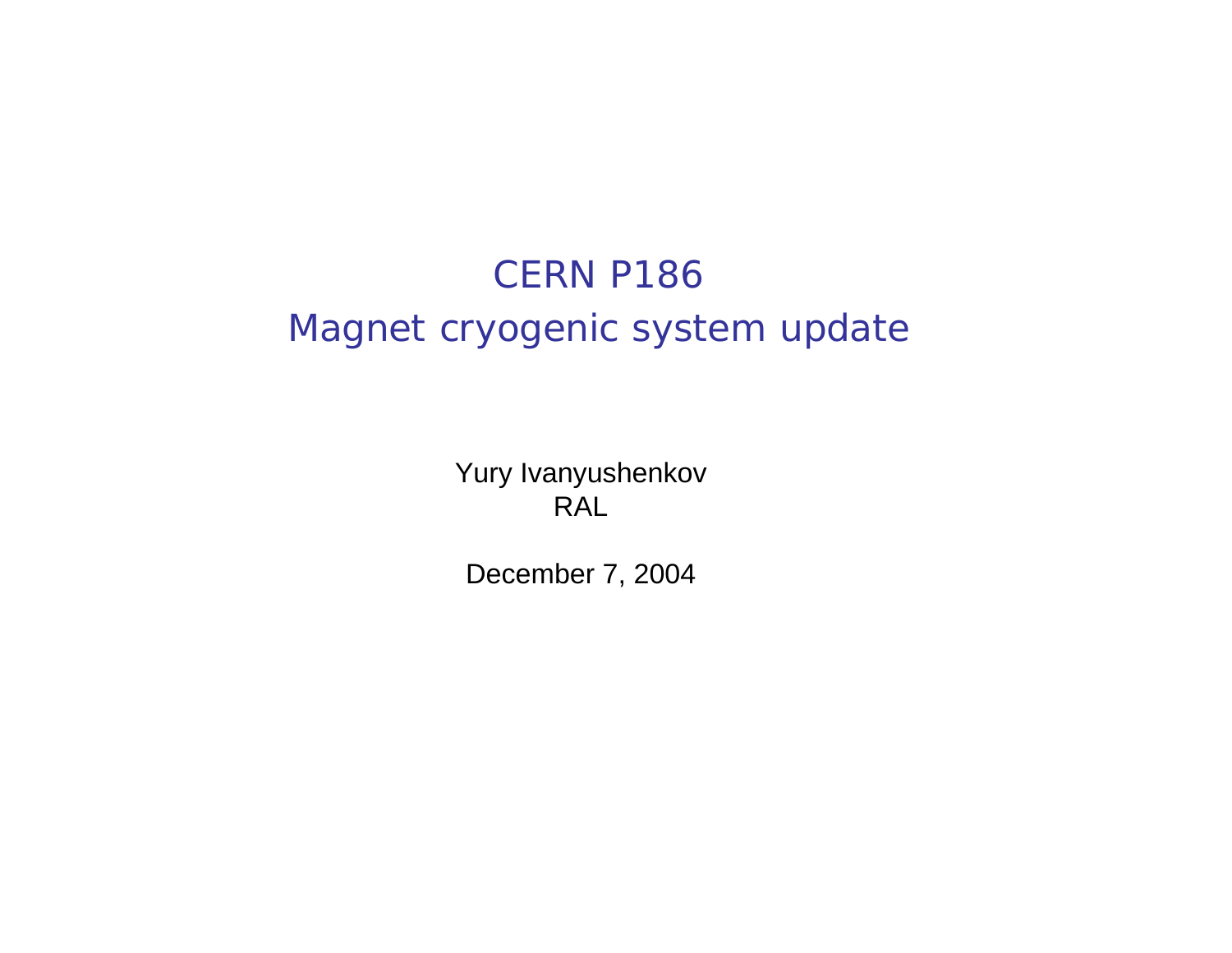## Liquid nitrogen cooling system: Diagram

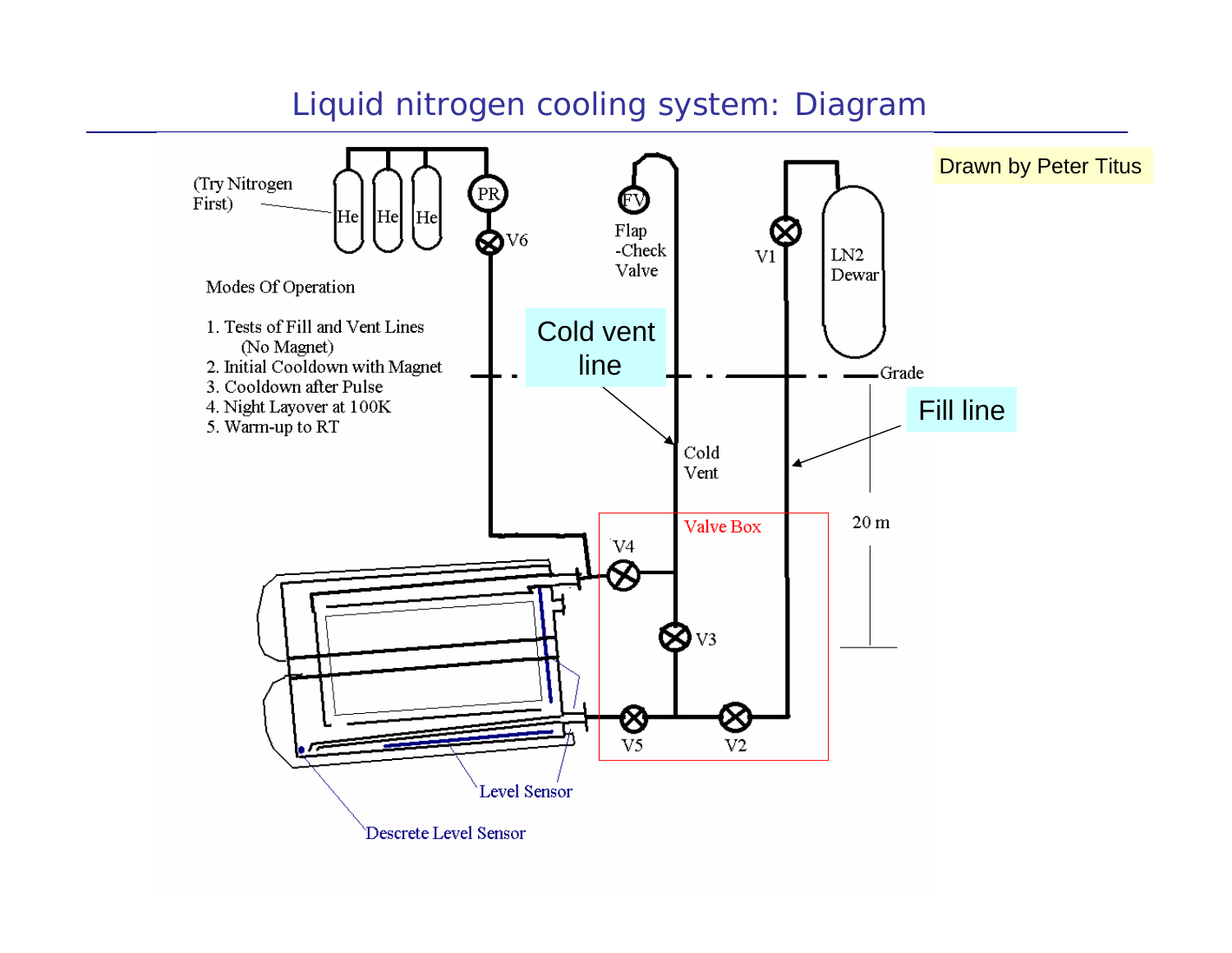#### Flexible transfer lines available at CERN

#### VERY LOW-LOSS LIQUID HELIUM TRANSFER WITH LONG FLEXIBLE CRYOGENIC LINES

CERN LEP-MA/89-38

by

H. Blessing, Ph. Lebrun, K. Schippl\*

Table 1. Main characteristics of the corrugated stainless-steel tubes

| Tube<br>No. | Inner<br>diameter<br>(mm) | Outer<br>diameter<br>(mm) | Wall<br>thickness<br>(mm) | Material         |  |
|-------------|---------------------------|---------------------------|---------------------------|------------------|--|
|             | 10                        |                           | 0.3                       | AISI 304L        |  |
|             | 21                        | 25                        | 0.3                       | <b>AISI 304L</b> |  |
|             | 39                        | 44                        | 0.4                       | AISI 304L        |  |
|             | 60                        | 66                        | 0.5                       | <b>AISI 304L</b> |  |
| sheath      | 66                        | 73                        | 3.5                       | Polymer          |  |

Fig. 1. Cross-section of a flexible transfer line showing the four corrugated stainless-steel pipes, helical braid spacers, metallized film insulation and external protective sheath.

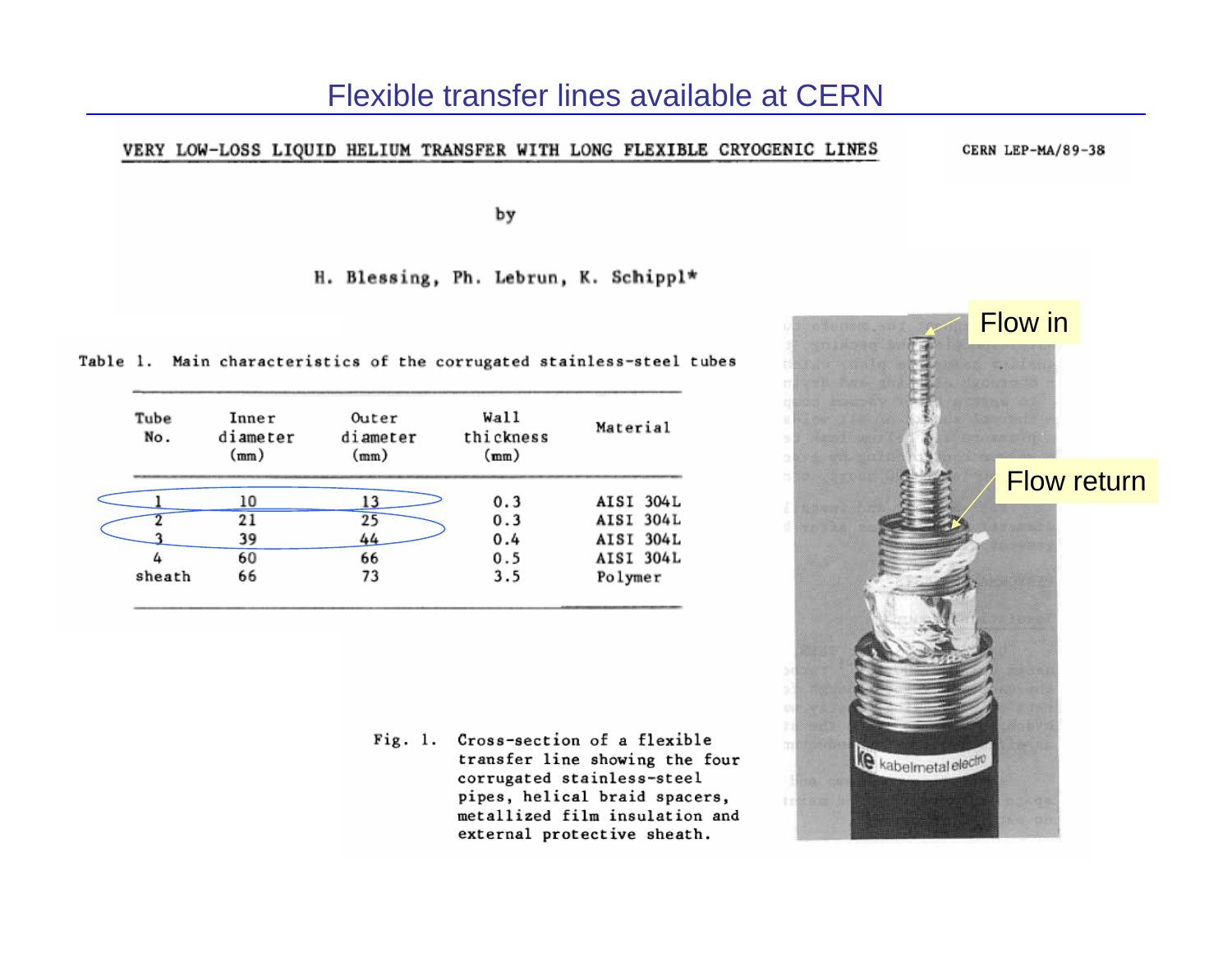## CERN flexible transfer line as a fill line



Fill volume = 300 l of LN

Geometry: 40 m of horizontal flexible transfer linewith 4 bends

### Conclusion: this line is OK as a fill line if both pipes are in use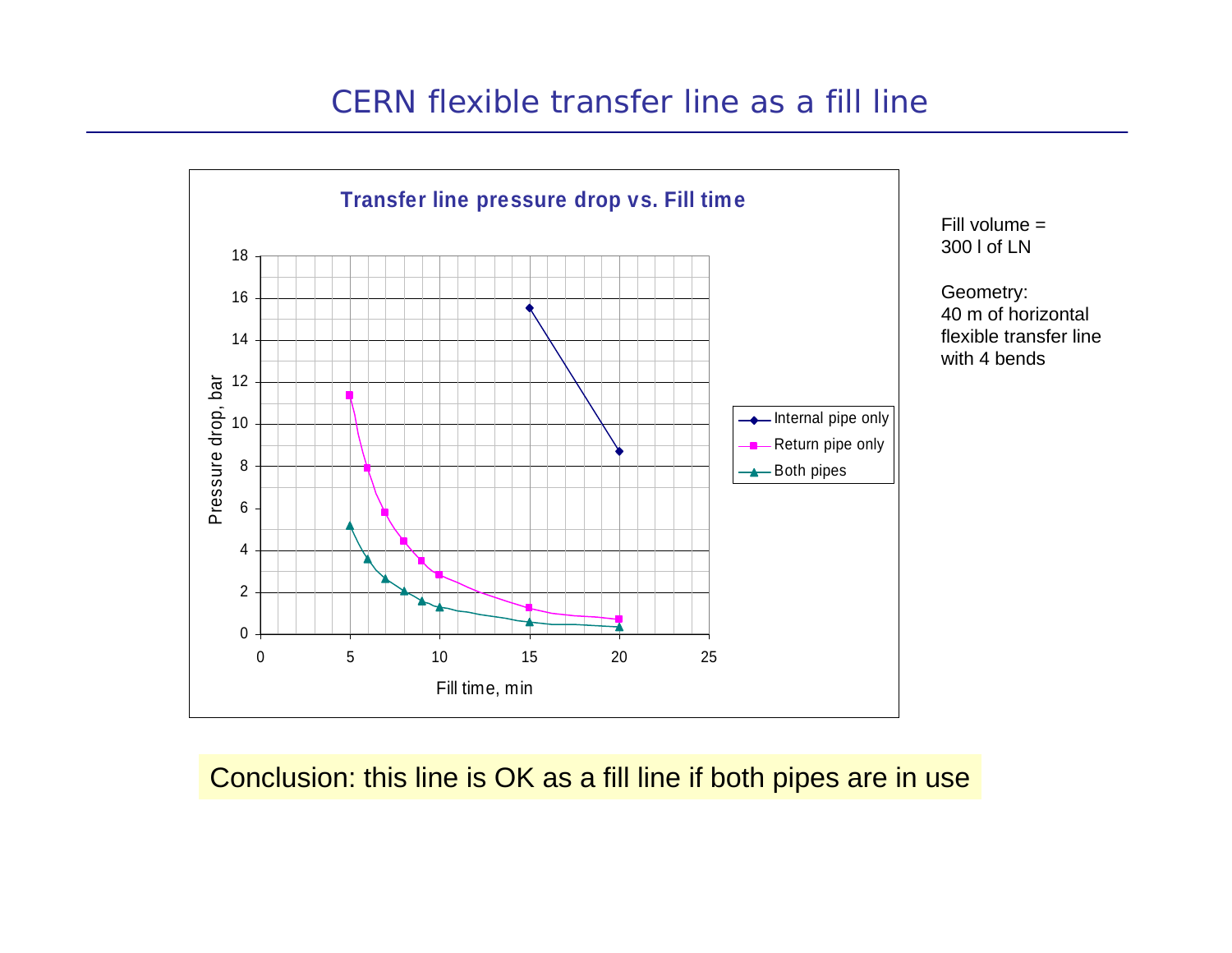# CERN flexible transfer line as a cold vent line**Cold line pressure drop vs. Cold nitrogen gas**



Conclusion: this line can not be used as a cold line at high mass flow rate.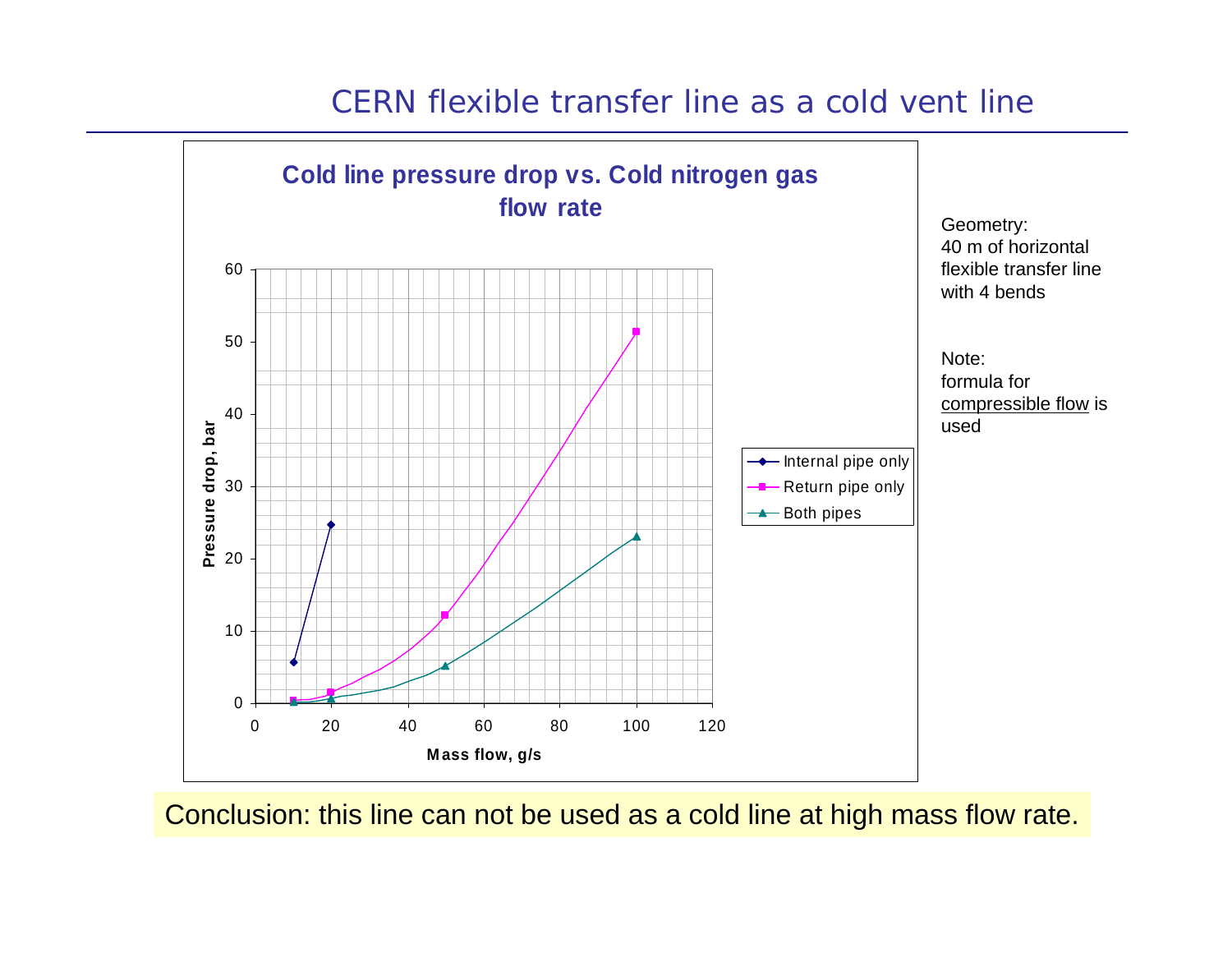# Cold vent line diameter calculation

### Question: what is the optimal diameter for the cold vent line ?

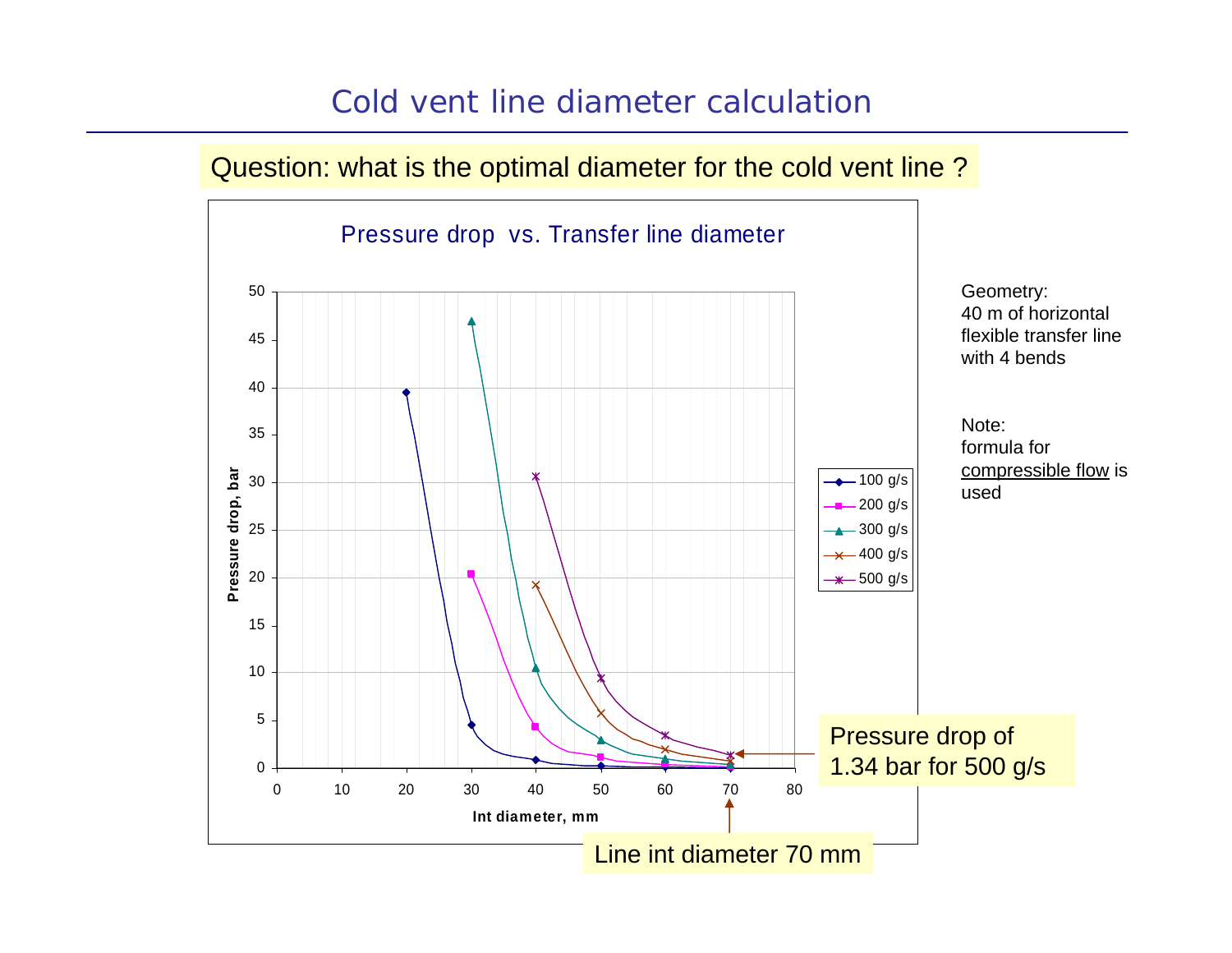# Cryogenic system cost estimate (Preliminary and not official !)

| <b>Item</b>                | Supplier                                  | Cost       | Quantity       | Total cost, k£ |
|----------------------------|-------------------------------------------|------------|----------------|----------------|
| Fill transfer line         | AS Scientific, UK                         | £200/m     | 40             | 8              |
| Vent line                  | <b>AS Scientific</b>                      | £200/m     | 40             | 8              |
| Valves                     | Industry                                  | £5000      | $\overline{7}$ | 35             |
| Cold box                   | AS Scientific?                            | £10000     | 1              | 10             |
| <b>Additional lines</b>    | <b>AS Scientific</b>                      | £100 $/m$  | 40             | 4              |
| <b>LN2 Dewar</b>           | <b>CERN</b>                               |            | 1              | $\overline{2}$ |
| Equipment<br>installation  | CERN + RAL                                | £200 / day | 20             | $\overline{4}$ |
| Instrumentation            | Industry + MIT+<br><b>CERN + RAL</b>      |            |                | 5              |
| Control system             | Industry $+$ MIT $+$<br><b>CERN + RAL</b> |            |                | 10             |
| Total:                     |                                           |            |                | 86             |
| Contingency (30 %)         |                                           |            |                | 26             |
| <b>Total + Contingency</b> |                                           |            |                | 112            |